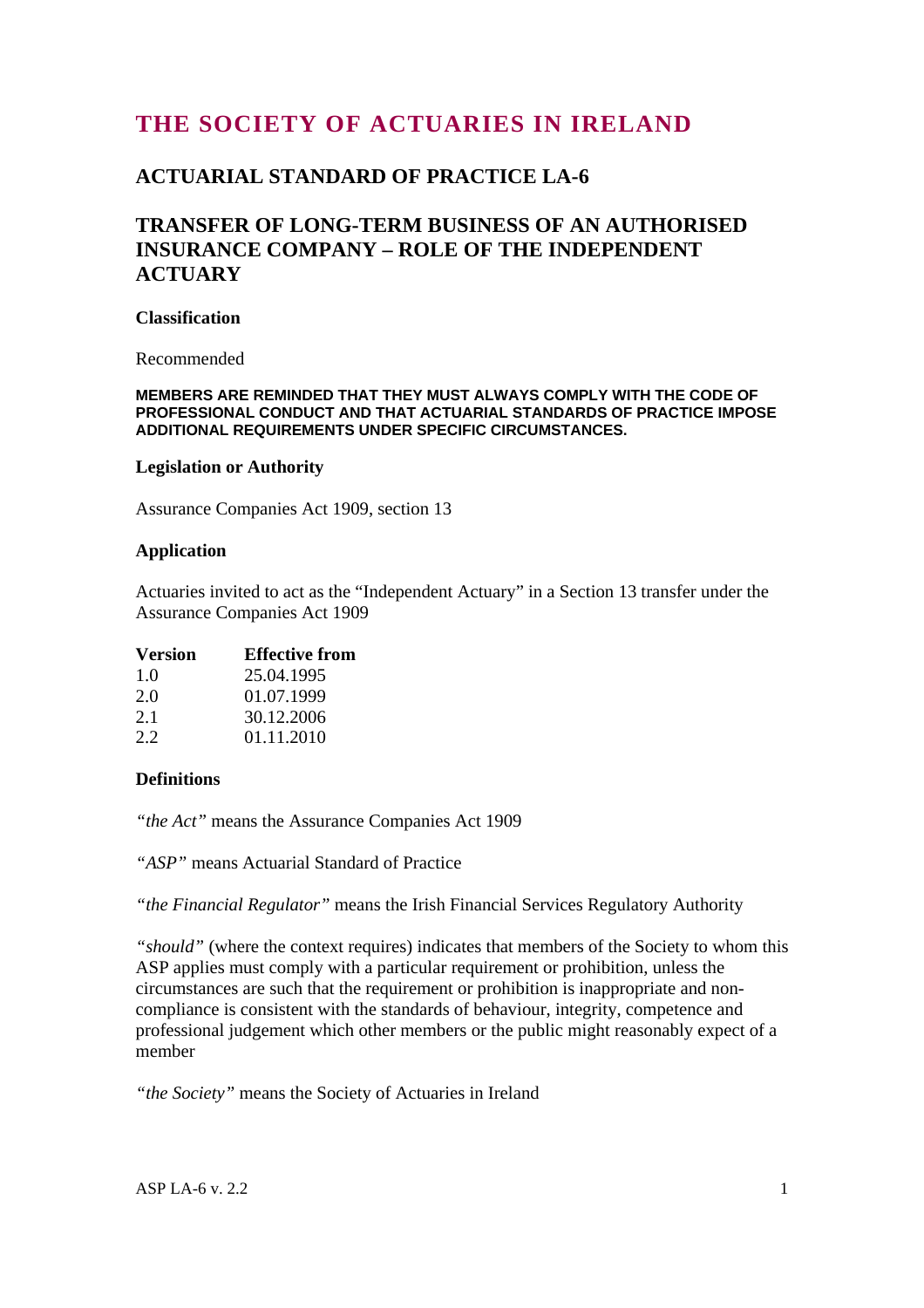## **1 Introduction**

- 1.1 Under section 13 of the Act, any scheme which provides for the whole or part of the long-term business carried on in the Republic of Ireland by an insurance company to be transferred to another body requires the prior sanction of the court. The court will consider the scheme on the basis of a petition by one of the parties, and, in practice, the petition must be accompanied by a report on the terms of the scheme by an Independent Actuary.
- 1.2 The purpose of this ASP is to advise an actuary invited to act as the Independent Actuary in a Section 13 transfer of the statutory and professional responsibilities such an appointment entails.

## **2 Factors influencing acceptance of an appointment as Independent Actuary**

- 2.1 Before accepting an appointment as the Independent Actuary in any particular case, an actuary must consider whether he or she has relevant practical knowledge and experience. Such experience would necessarily include familiarity with the role and responsibilities of an Appointed Actuary and with the types of long-term business transacted by the companies concerned. An actuary must also disclose to all the parties any direct or indirect interest the actuary may have or have had in any of them. Clearly, an actuary cannot act if such interest would, in the opinion of any party or its legal advisers, be likely to prejudice an actuary's status in the eyes of the court. In case of doubt, the situation should be discussed with the Financial Regulator and the Society before the appointment is accepted.
- 2.2 In practice, a report on the terms of the scheme by an Independent Actuary accompanies the petition to the court and the Independent Actuary's prime responsibility is to the court. The Act does not prescribe who should appoint the Independent Actuary; in practice, the appointment is made by one of the parties to the scheme - usually the party that will be petitioning the court. The purpose of the appointment is to secure an independent opinion for the court on the likely effects of the scheme on the long-term policyholders of the companies concerned. It would, therefore, be improper for the Independent Actuary to take instructions from any of the parties on what should be included in or excluded from the report; or to be denied access by any of the parties to persons the Independent Actuary may wish to interview, or to information, reports and documents which the Independent Actuary may reasonably consider material to the formulation of an opinion on the likely effects of the scheme on the long-term policyholders of the companies concerned. An actuary should ensure that this is understood by the parties concerned before accepting an appointment.
- 2.3 If, for any reason other than the abandonment of the scheme, the Independent Actuary's appointment is revoked or the Independent Actuary resigns prior to that individual's report being submitted to the party which has appointed him or being circulated (whether in summary or otherwise) to long-term policyholders, that individual should consider whether the circumstances are such that that individual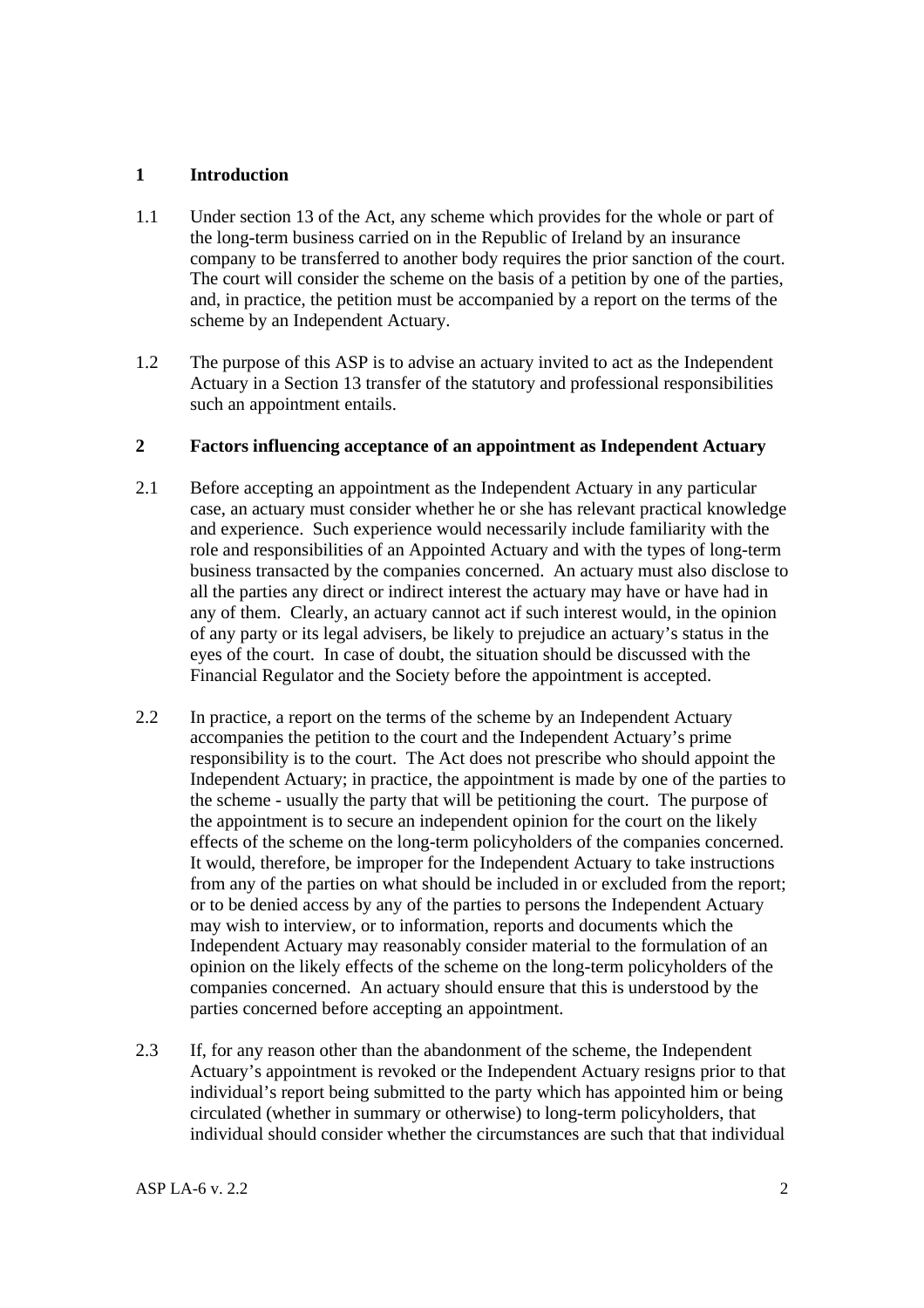should make them known to the Financial Regulator. Any actuary offered an appointment as an Independent Actuary should enquire if the appointment has previously been accepted and subsequently vacated by another actuary; if so, an actuary should take all reasonable steps to establish the circumstances in which the revocation of the previous actuary's appointment or the resignation of the previous actuary took place.

## **3 The extent of the Independent Actuary's involvement**

- 3.1 Given that the court is unlikely to sanction the scheme if the Independent Actuary indicates serious dissatisfaction with its terms, it is in the interest of all the parties that, once an actuary has been appointed, the Independent Actuary is informed of the draft terms and provisions of the proposed scheme at the various stages of its development. The Independent Actuary should therefore actively seek such information and be prepared to indicate with impartiality any terms or provisions which by their inclusion in or omission from the scheme as drafted, as the case may be, would be likely to cause the Independent Actuary to express reservations about the scheme in the report.
- 3.2 The Financial Regulator will invariably be made a notice party to the petition and, as such, will be entitled to be heard by the court when the petition is being considered. It is therefore advisable for the Independent Actuary to contact the Financial Regulator at an early stage, with the knowledge of the petitioner, to establish whether there are any matters pertaining to the scheme which it wishes to draw to the Independent Actuary's attention. The Independent Actuary should maintain this line of communication until the scheme is presented to the court.
- 3.3 The amount of investigative work that the Independent Actuary will need to do will depend on the circumstances of the case. The Independent Actuary should communicate with the Appointed Actuaries of all affected companies. It is reasonable for the Independent Actuary to expect the Appointed Actuary of the transferor company to provide such valuations of the assets and liabilities as the Independent Actuary may require, and to disclose information on such matters as how bonus rates have been determined in recent years in respect of any withprofit business. If the transferee company already has a long-term business fund of its own, similar information from the Appointed Actuary of that company may be necessary. It has become customary in cases of any complexity for the petition to be accompanied by a report from any Appointed Actuary concerned, although this is not a legal requirement. There may also be private actuarial reports to one or more of the parties, production of which would assist the Independent Actuary in appraising the terms of the scheme. The Independent Actuary must, however, form an independent judgment on the quality of the information supplied, the reasonableness of the work of other actuaries, and, therefore, the extent of any investigative or verification work the Independent Actuary needs to do.
- 3.4 The Independent Actuary might be asked to attend a meeting with the policyholders organised by the management of one of the companies. If so, the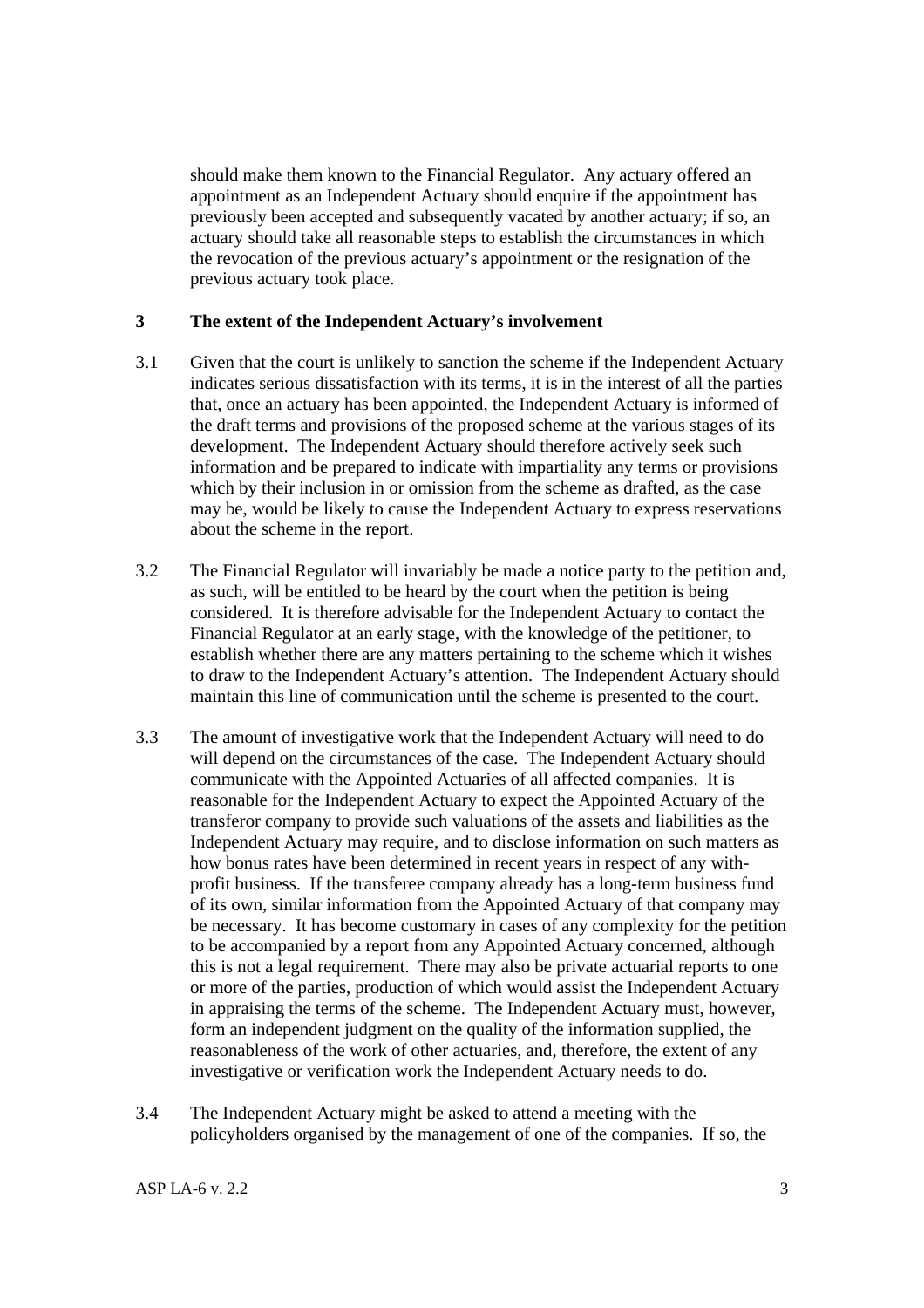Independent Actuary should consider carefully whether to do so would give the impression that the Independent Actuary was not completely independent. If the Independent Actuary should decide to attend the meeting, the Independent Actuary's position should be properly explained, and nothing that the Independent Actuary does or says at the meeting should undermine the perception of independence.

- 3.5 Special considerations may also be called for where the transfer forms part of a chain of events including restructure, reinsurance or changes in ownership, and the Independent Actuary should seek explanations regarding corporate plans to the extent necessary for the whole picture to be clear.
- 3.6 If the Appointed Actuary of any affected company has held that position only for a relatively short period of time, it might be appropriate for the Independent Actuary to seek information from the previous Appointed Actuary.
- 3.7 Other documents the Independent Actuary will normally wish to examine in relation to each of the companies involved in the transfer will include:
	- (i) its memorandum and articles of association and, if the company is currently trading, its latest annual report and accounts and supervisory returns;
	- (ii) the latest report submitted by its Appointed Actuary to the directors in accordance with section 7 of ASP LA-1 together with any recent reports submitted in accordance with ASP LA-2;
	- (iii) product brochures issued by the company in recent years;
	- (iv) any reports, actuarial or otherwise, dealing specifically with policyholders' reasonable expectations;
	- (v) the bases used for illustrations;
	- (vi) sample quotations and policy documents which state or illustrate how policies will participate in profits, qualify for discretionary benefits, or be subject to future variations in charges;
	- (vii) any reports dealing with investment policy of the long-term business fund;
	- (viii) any reports evaluating alternative schemes;
	- (ix) any other relevant documents associated with the transfer.
- 3.8 In addition, the Independent Actuary should ask about the operational plans of any company which, after the effective date, will have policyholders who fall to be considered in the Independent Actuary's report.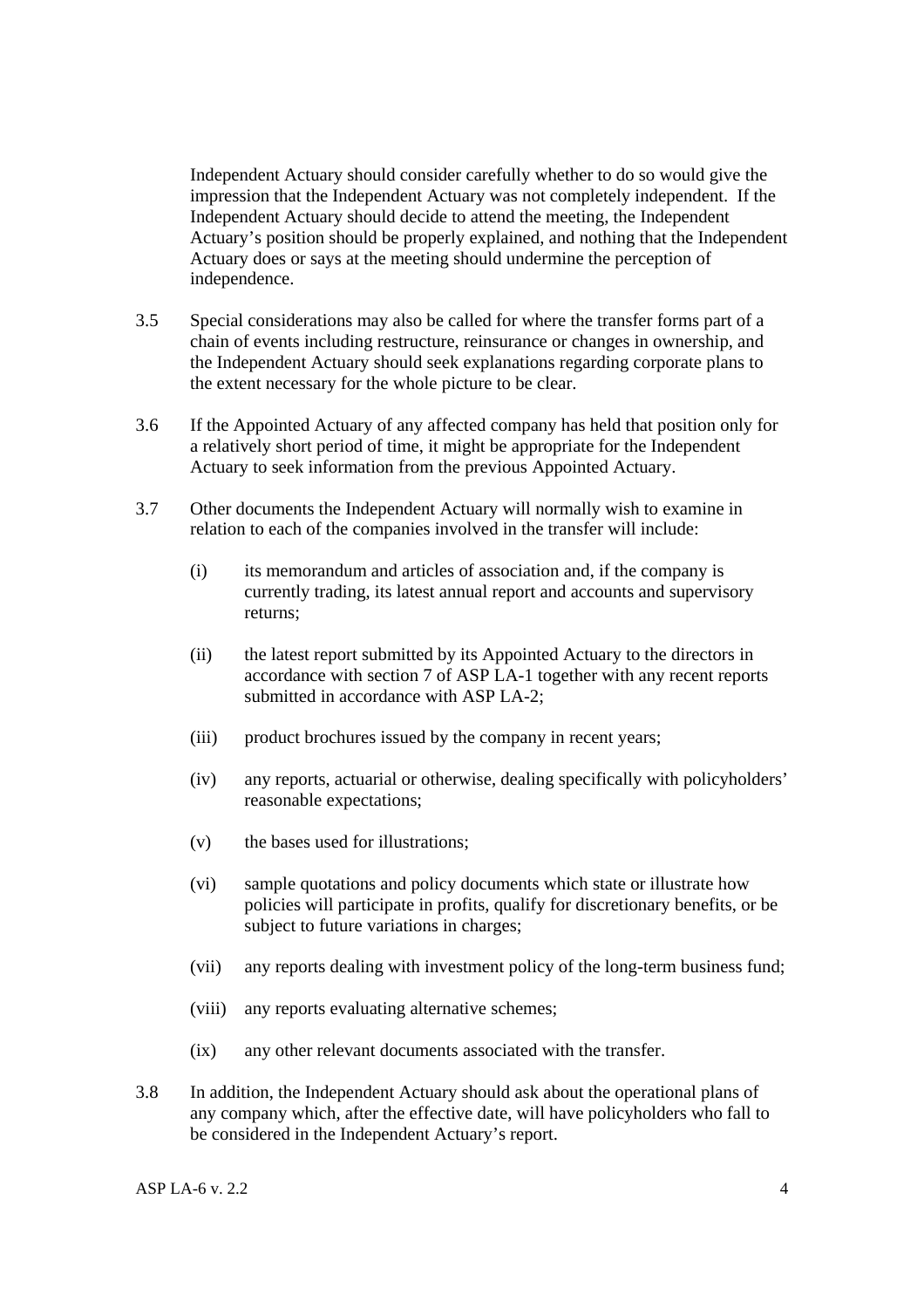## **4 The report**

- 4.1 The Independent Actuary's report on the terms of the scheme is required by Section 13(3), which provides that "a statement of the nature of the amalgamation or transfer, as the case may be, together with an abstract containing the material facts embodied in the agreement or deed under which the amalgamation or transfer is proposed to be effected, and copies of the actuarial or other reports upon which the agreement or deed is founded, including a report by an independent actuary, shall, unless the Court otherwise directs, be transmitted to each policyholder of each company". The Independent Actuary should therefore bear in mind in preparing the report that policyholders and members may rely on it when considering how to cast their vote in any extraordinary general meeting called to approve the terms of the scheme, and any member of the public may rely on it when considering whether or not to make representations to the court about the likely adverse effect of the scheme on him or her.
- 4.2 Application may be made to the court by the petitioner to the effect that only a summary of the Independent Actuary's report need be sent to policyholders and members. It is the Independent Actuary's responsibility to ensure that the contents of any such summary are adequate given the context in which it is being circulated, and that neither it nor any document which will accompany it gives a misleading impression of the findings in the full report. The summary need not contain background factual matter contained in the accompanying documents.
- 4.3 The Independent Actuary needs to consider and report as appropriate on the likely effects of the scheme on (a) all transferring long-term policyholders, (b) any longterm policyholders of the transferor company whose policies will remain with that company, and (c) any long-term policyholders of the transferee company. Whilst not directly concerned with the effect of the scheme on those who become policyholders on or after the date when, subject to the approval of the court, it will become effective, the Independent Actuary will need to consider whether the development plans of any of the companies involved may adversely affect policyholders with whom the Independent Actuary is concerned.
- 4.4 It is a responsibility of the directors and managers of the relevant insurance company to consider alternative arrangements in order that the company may fulfil its obligations to conduct its business with due regard to the interests of policyholders and potential policyholders. The term 'Independent Actuary' might be interpreted by members of the public to indicate that the actuary was advising on the relative merits of one scheme of transfer against other possible arrangements, although this is not specifically required by the legislation. The report should, therefore, include a comparison of the likely effects on the longterm policyholders of the relevant companies if the scheme of transfer being presented to the court is or is not implemented. In addition, the Independent Actuary should state clearly whether or not reports of alternative arrangements were considered.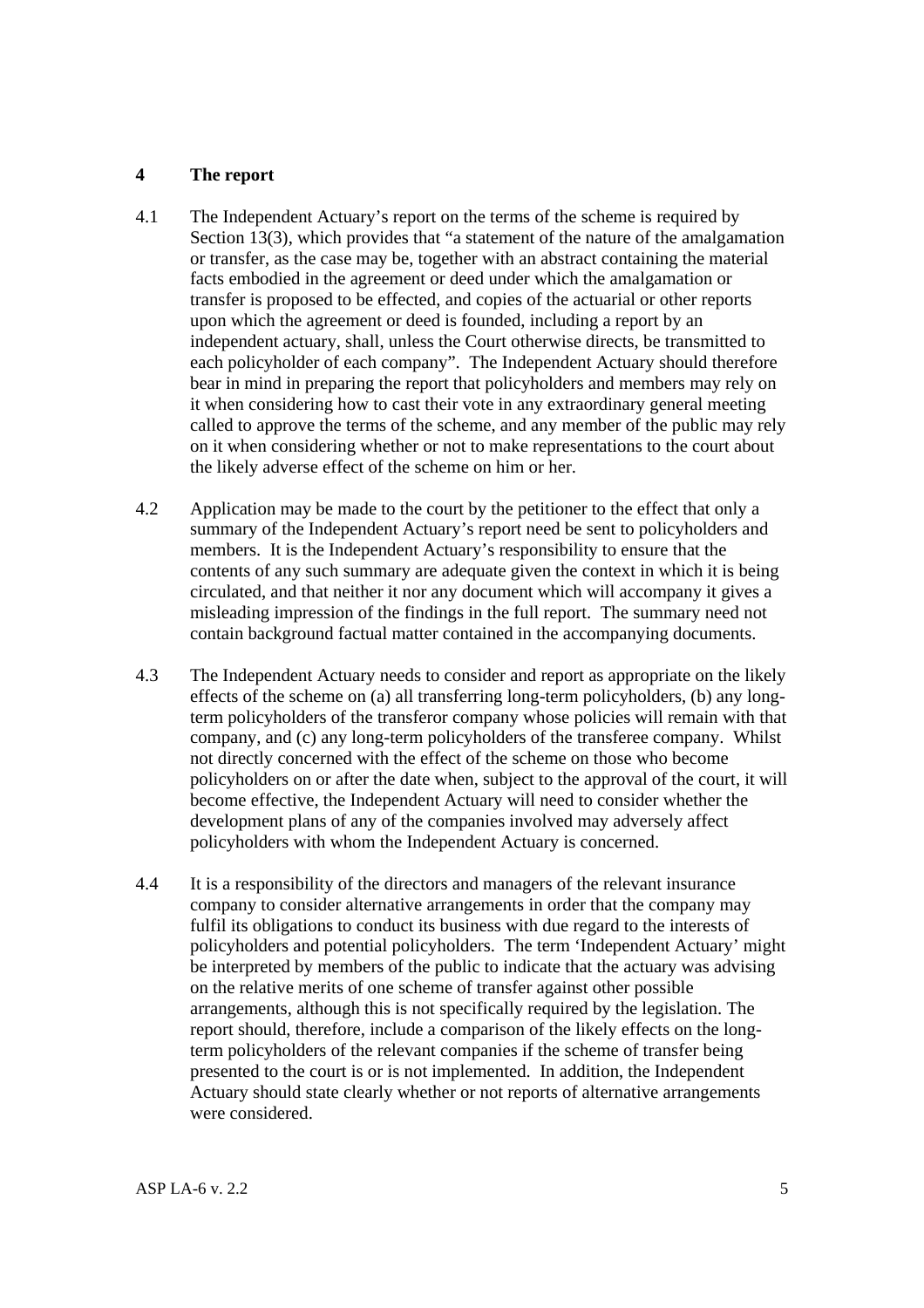- 4.5 The contents of the Independent Actuary's report will be influenced by the circumstances of each case; the following are, however, some of the matters which the Independent Actuary should, where appropriate, cover in it:
	- (i) The name of the party which has appointed the Independent Actuary and a statement of who is bearing the costs of that appointment.
	- (ii) A statement of the Independent Actuary's professional qualification.
	- (iii) Whether or not the Independent Actuary has a direct or indirect interest in any of the parties which might be thought to influence the Independent Actuary's independence; if the Independent Actuary has an interest, it should be disclosed.
	- (iv) The scope of the report in accordance with paragraph 4.4 above.
	- (v) The purpose of the scheme.
	- (vi) A summary of the terms of the scheme insofar as they are relevant to the contents of the Independent Actuary's report.
	- (vii) What documents and reports the Independent Actuary has considered in relation to each of the companies involved in transfer and whether there was any additional information which was requested but not provided.
	- (viii) The cost and tax consequences of the scheme, in so far as these will affect policyholders' funds.
	- (ix) The effect of the scheme on the security of policyholders' contractual benefits.
	- (x) The effect of the scheme on the nature and value of any rights of policyholders to participate in profits. In particular, if any such rights will be diluted by the scheme, how any compensation being offered to those policyholders as a group (which might take the form of an injection of funds, an allocation of shares, or cash payments) compares with the value of that dilution, and whether the extent and method of its proposed division is equitable as between different classes and generations of policyholders.
	- (xi) The likely effect of the scheme on the approach used to determine the amounts of non-guaranteed benefits such as reversionary (or similar bonus which is added periodically over the term of the contract) and terminal bonuses and surrender values, and the levels of discretionary charges, for example under unit-linked policies; and what safeguards are provided by the scheme against a subsequent change of approach that could act to the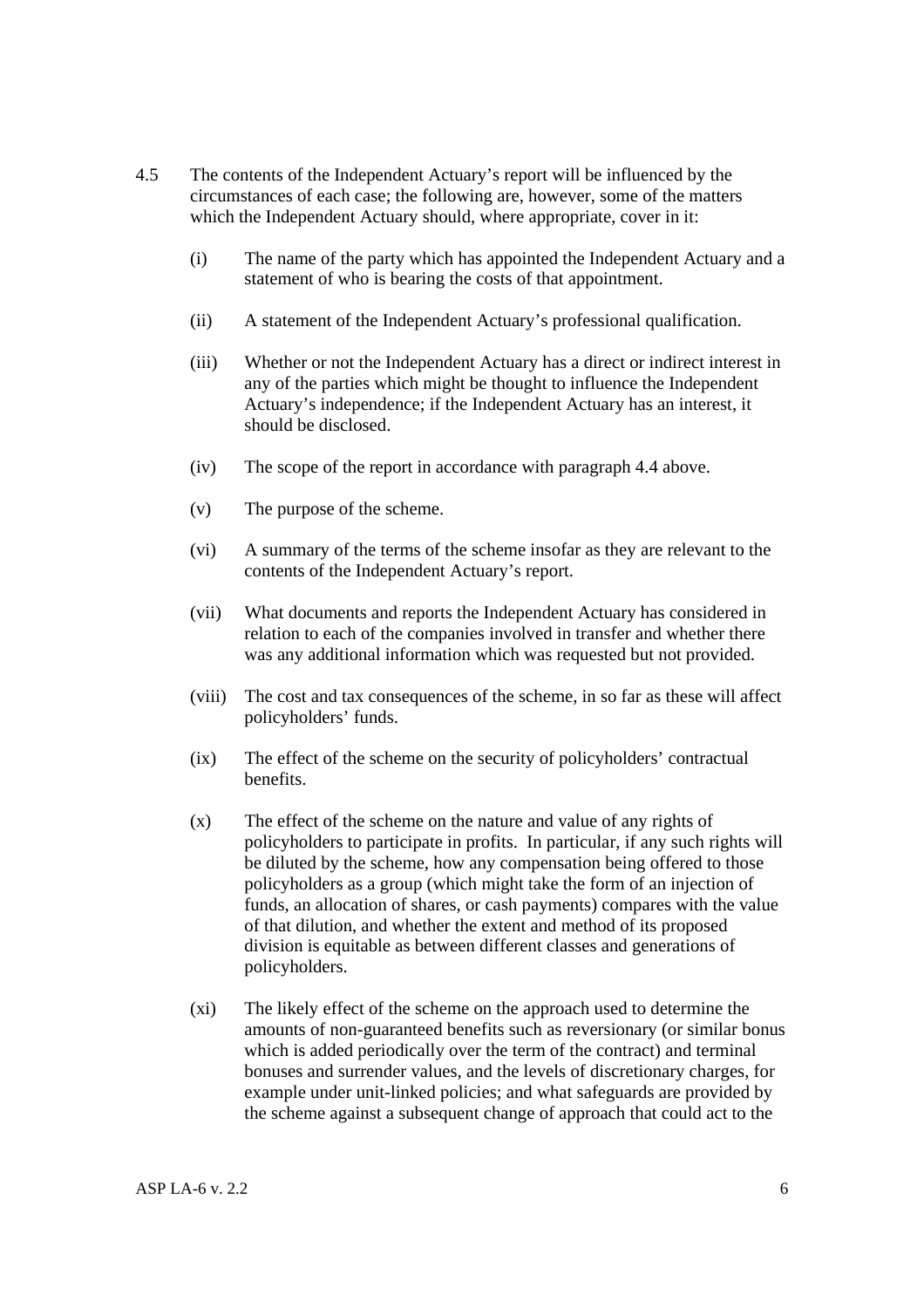detriment of existing policyholders of either company and is not due to external circumstances beyond its control.

- (xii) The likely effects of the scheme on matters such as investment management, new business strategy, administration, expense levels and valuation bases, in so far as they may affect the ability of the companies to meet throughout the lifetime of existing policies the reasonable expectations of the holders of those policies.
- (xiii) In the case of any mutual company involved in the scheme, the effect of the scheme on the proprietary rights of members of that company and, in particular, the significance of any loss or dilution of the rights of those members to secure or prevent further constitutional changes which could affect their expectations as policyholders (for example, losing the ability to change the board and therefore control over a board's decision to convert to a closed fund). The Independent Actuary should state whether, and to what extent, members will receive compensation under the scheme for any diminution in their proprietary rights, and comment on its appropriateness. Also, when commenting on the fairness of the scheme, the Independent Actuary should pay particular attention to any differences in treatment between policyholders with voting rights and those without. It will assist the Independent Actuary if the issues involved are adequately explained in the directors' circular to policyholders.
- (xiv) Which matters, if any, the Independent Actuary has not taken into account or evaluated in the report that might nevertheless be relevant to policyholders' consideration of the scheme.
- (xv) The Independent Actuary's overall assessment of the likely effects of the scheme on the reasonable expectations of long-term policyholders; whether the Independent Actuary is satisfied that for each of the companies concerned the scheme is equitable to all classes and generations of its policyholders; and whether for each relevant company the scheme places obligations on the directors, or provides for future certification by its Appointed Actuary, sufficient in the Independent Actuary's opinion for the protection of those expectations.
- 4.6 Where the Independent Actuary expresses an opinion in the report, the Independent Actuary should outline the reasons for it.